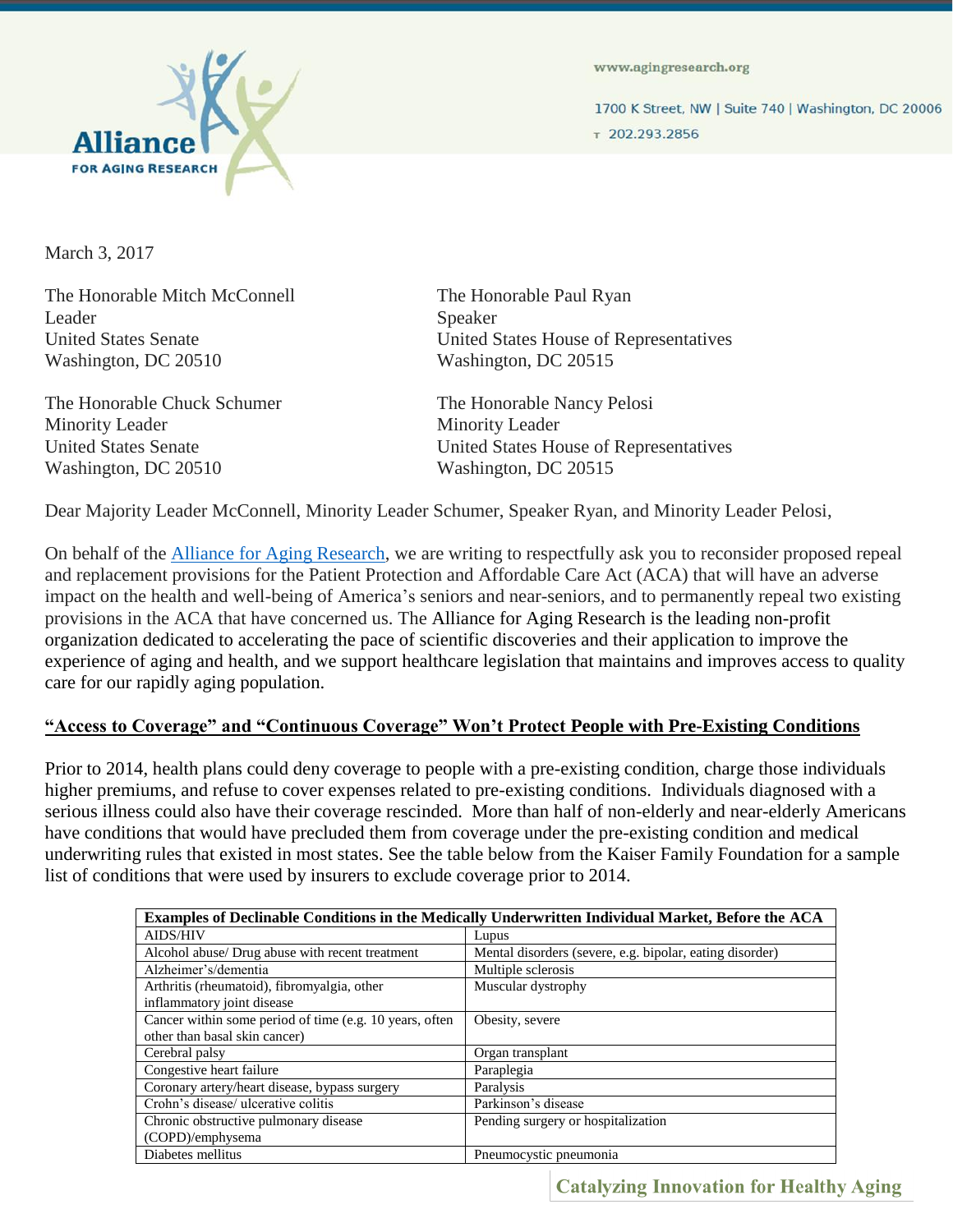| Epilepsy                                                                                                      | Pregnancy or expectant parent |
|---------------------------------------------------------------------------------------------------------------|-------------------------------|
| Hemophilia                                                                                                    | Sleep apnea                   |
| Hepatitis (Hep $C$ )                                                                                          | Stroke                        |
| Kidney disease, renal failure                                                                                 | Transsexualism                |
| SOURCE: Kaiser Family Foundation review of field underwriting guidelines from Aetna (GA, PA, and TX), Anthem  |                               |
| BCBS (IN, KY, and OH), Assurant, CIGNA, Coventry, Dean Health, Golden Rule, Health Care Services Corporation  |                               |
| (BCBS in IL, TX) HealthNet, Humana, United HealthCare, Wisconsin Physician Service. Conditions in this table  |                               |
| appeared on declinable conditions list in half or more of guides reviewed. NOTE: Many additional, less-common |                               |
| disorders also appearing on most of the declinable conditions lists were omitted from this table.             |                               |

Patient protections for pre-existing conditions under the ACA prohibit exclusions, guarantee issue, restrict premium ratings, ban annual and lifetime benefit limits, and prohibit coverage rescissions.

Current proposals to create "access to coverage" through state-based high-risk pools are not a suitable alternative. State-based high-risk pools that existed prior to 2014 had common features which limited enrollment of eligible individuals and weakened coverage for the most disadvantaged:

- Premiums were usually 150-200% higher than standard non-group market rates;
- Nearly all excluded coverage of pre-existing conditions for medically eligible enrollees for around 6-12 months;
- Thirty-three pools imposed lifetime dollar limits on covered services, most ranging from \$1 million to \$2 million, totals easily exceeded by those with serious illness ranging from cancer, to rare diseases, to those needing complicated procedures such as bone marrow or organ transplants.
- Most pools offered a choice of plan option with different deductibles—in 25 programs, the plan option with the highest enrollment had a deductible of \$1,000 or higher.

Additionally, the concept of "continuous coverage" would subject people with pre-existing conditions whom experience a lapse in coverage, to an increased rate penalty the next time they apply for coverage in the individual market—at an estimated 130% of the standard rate for the first year of coverage. Both of these proposals would make healthcare unaffordable for millions of Americans with pre-existing conditions.

**The Alliance for Aging Research supports the current ban on pre-existing conditions and exclusions on annual or lifetime limits, opposes high-risk pools and "continuous coverage" penalties, and urges members of Congress to do the same.** 

# **Medicaid Block Grants and Caps Will Kick the Most Vulnerable Seniors Out of Medicaid**

Medicaid is a lifeline for older adults, covering more than one in seven (6 million) older Americans in 2015 Calling the program a "lifeline" is not an exaggeration. Medicaid beneficiaries are individuals who cannot afford viable insurance through the private market. Most of these beneficiaries are frail, have dementia, and suffer from three-ormore chronic conditions requiring regular medical appointments, medications, and assistance with daily self-care activities to live independently. These are many of the most vulnerable older adults in our communities.

For many Medicare beneficiaries, Medicaid covers services that Medicare does not, such as long-term care in nursing homes, assisted living, and at home care. In some states vision, dental, and hearing care is also available for adult Medicaid beneficiaries. Medicaid also covers premiums, deductibles, co-payments, and out-of-pocket costs for acute care services, which are often cost prohibitive for seniors with low incomes.

Proposals to change Medicaid financing by limiting federal funding to states through block granting or per capita caps, would be devastating to seniors. Those changes would force states to cut eligibility, reduce benefits, and lower provider reimbursement, particularly for high cost enrollees—such as older adults with Alzheimer's disease—who need substantial services under the program. Medicaid is already a lean program, with spending per beneficiary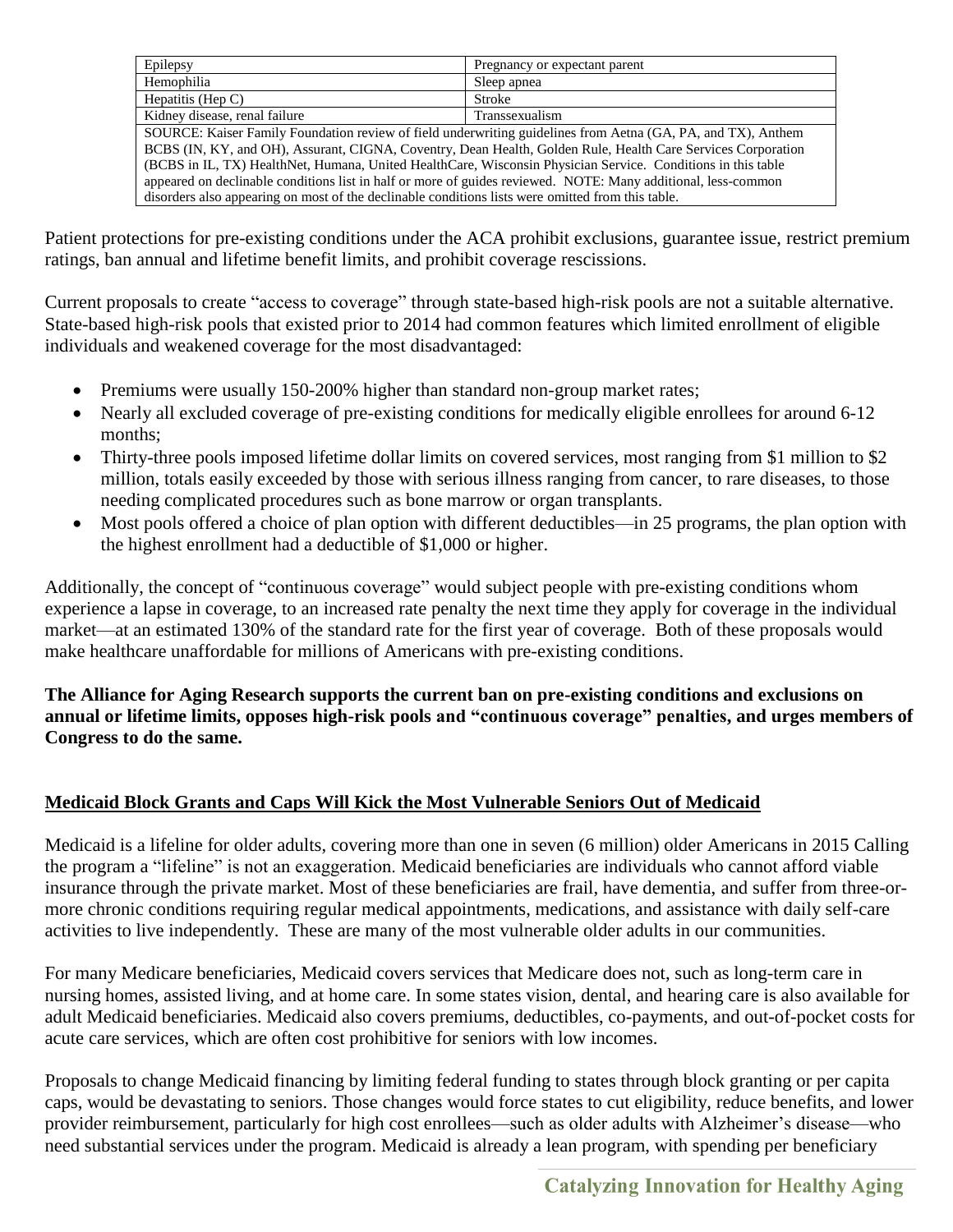considerably lower than private insurance and growth in spending per beneficiary slower than private insurance and expected to grow even more slowly in coming years.

The bottom line is that proposed block grants and caps will kick many older adults out of Medicaid, not only putting their physical and financial health in jeopardy, but also likely *increasing* costs to states for senior-related care. Research clearly shows that when basic assistance for the needs of daily life is not available, frail elders wind up in high-cost settings—notably hospitals and nursing homes—and overall costs increase.

#### **The Alliance for Aging Research opposes Medicaid block grant or per capita cap provisions, and urges members of Congress to stand up for a robust Medicaid program as a vital safety net for America's seniors.**

## **Premium Age Limit Increases Will Put Coverage Out of Reach for Near-Seniors**

Currently, nearly 3.3 million Americans aged 55-64 ("near seniors") rely on Marketplace coverage, and represent the largest share (26%) of people reliant on individual Marketplace plans. Premiums are made more affordable for these individuals because insurers may charge older vs. younger enrollees to no more than three times the premium of younger enrollees. This 3:1 limit on age rating specifically protects older adults between 55-64, allowing them access to affordable health coverage until they become eligible for Medicare.

Plans to increase the limit insurers can charge older adults, or to eliminate age rating limits altogether, would put coverage financially out of reach for those age 50-64 and likely increase federal spending for treatment of unmanaged health conditions. According to the Urban Institute, more than 4.5 million Americans aged 55-64 could lose their health insurance coverage by 2019 under proposed age rating increases.

Additionally, current tax credits for the purchase of individual health insurance are based on income, with those who earn less getting more assistance. Proposals to shift these tax credits based on age in order to help those who are older (and who will presumably be charged higher premiums) seem helpful in theory, but in reality could only cover one quarter to one third of the cost of even the most bare-bones plans, leaving them financially out of reach for many near-seniors.

## **The Alliance for Aging Research supports the current 3:1 limit on age rating, and tax credits based on income, and strongly urges members of Congress to retain both.**

# **Essential Health Benefits Really are Essential**

Marketplace health insurance plans currently have to include ten Essential Health Benefits (EHBs):

- 1. Outpatient care
- 2. Emergency room visits
- 3. Hospital inpatient care
- 4. Before and after birth care
- 5. Mental health and substance abuse services
- 6. Prescription drugs
- 7. Services and devices to help in recovery after an injury, or in cases of disability or chronic condition, including physical and occupational therapy, speech-language pathology, and more
- 8. Lab tests
- 9. Preventive services including screenings, vaccines, and care for chronic disease management
- 10. Pediatric services, including dental and vision care

In the past, many health plans did not cover these services and treatments so patients had to pay out-of-pocket or in many cases, go without them.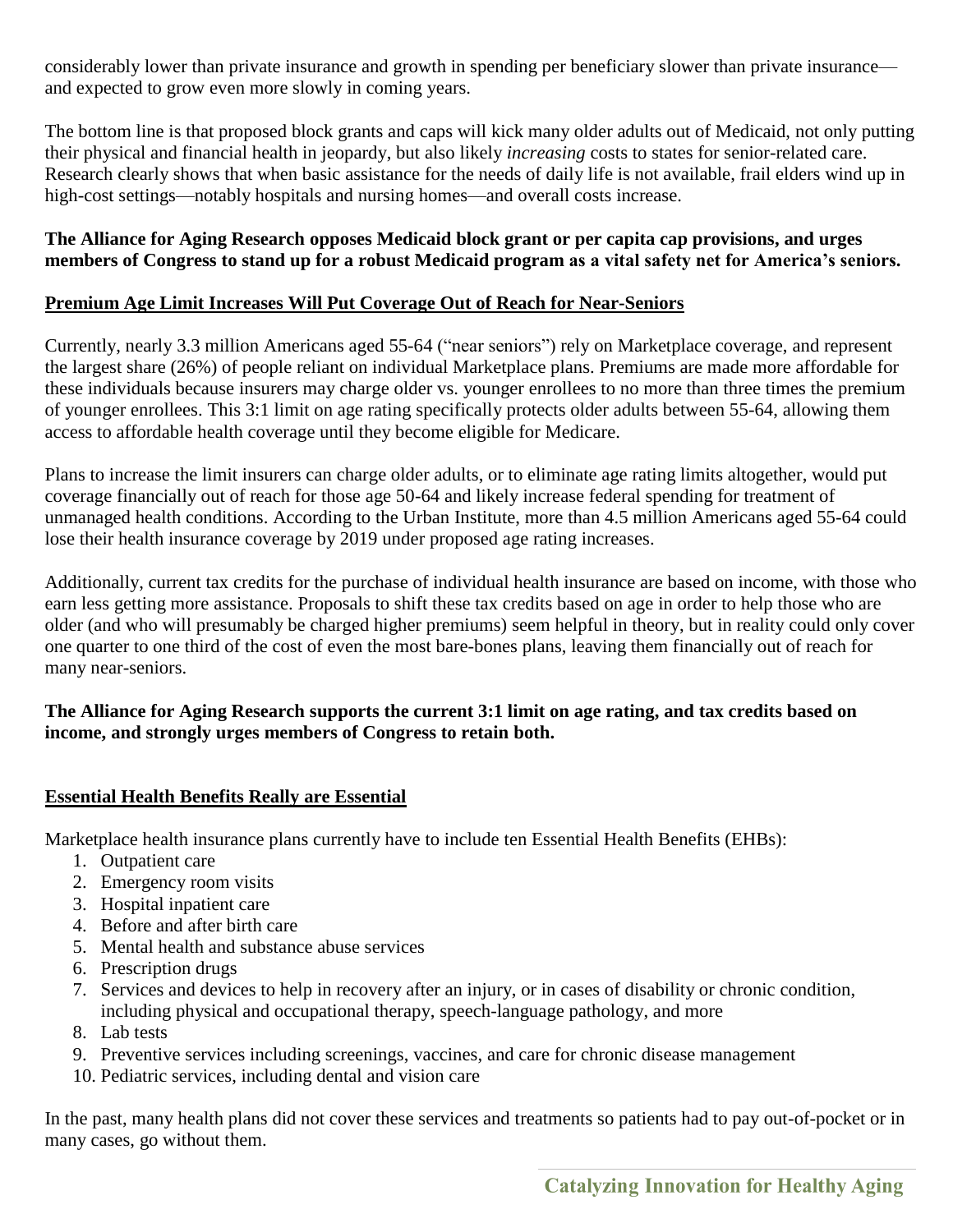A proposed alternative to the current EHBs is to allow states to decide which benefits are "essential." This choice would likely result in some states opting for less generous benefit packages to allow insurers to cut benefits.. This is beneficial for healthy people but would send the cost of more comprehensive plans—the plans sicker people need skyrocketing. And it could leave someone who chooses a less robust plans and then experiences an unexpected injury or illness, completely out of luck.

#### **The Alliance for Aging Research supports EHBs to ensure that patients, regardless of what health insurance plan they choose, can receive the care and treatment they depend on now or may need in the future, and strongly urges members of Congress to retain them.**

### **Preserve the Prevention and Public Health Fund**

The Prevention and Public Health Fund (PPHF) was established to ensure that agencies such as the Administration for Community Living (ACL), the Centers for Disease Control and Prevention (CDC), and the Substance Abuse and Mental Health Services Administration (SAMHSA) are able to provide expanded and sustained investments in prevention and public health. The use of evidence-based, effective public health efforts like the ones supported by PPHF can result in health care savings of as much as \$5.60 per every health dollar spent. PPHF resources have helped millions of older adults avoid debilitating and costly falls and strokes, better manage their multiple chronic conditions, avoid deadly infections, receive immunizations, learn how to identify symptoms of Alzheimer's disease, and more. Many of these conditions are costly, disabling, and deadly in the older adult population.

### **The Alliance for Aging Research supports the PPHF because it has helped to improve health outcomes and enhance health care quality, and we strongly urge members of Congress to preserve it.**

### **Keep Seniors Healthy by Maintaining Improvements to Medicare**

It makes both clinical and financial sense to encourage seniors to follow prevention and wellness recommendations. Currently, seniors incur no cost-sharing for almost all of the preventive services covered by Medicare, including an annual "Wellness Visit" benefit for beneficiaries. These improvements to Medicare have had a meaningful impact on the overall health of beneficiaries and their care coordination. According to CMS almost 40 million beneficiaries have received at least one preventive service at no cost.

The annual wellness visits build on the "Welcome to Medicare" visit beneficiaries are entitled to receive within 12 months of enrolling in Medicare Part B. During the wellness visit, a physician or other healthcare provider establishes or updates the patients' medical history, creates a list of the patient's providers and suppliers (including current prescription medications), takes routine and vital measurements, and looks for cognitive impairment. Wellness visits can also include health education or preventive counseling for disease self-management, weight loss, falls prevention, smoking cessation, improved nutrition, and physical activity. This education and counseling is designed to reduce risk factors that have been identified during the visit. In addition, providers establish or update screening schedules for 5-10 years based on recommendations of the United States Preventive Services Task Force (USPSTF) and the Advisory Committee on Immunization Practices (ACIP). These services include mammograms, cancer screenings (colorectal, cervical, and prostate), immunizations (against flu, pneumonia, and hepatitis B), diabetes and cardiovascular screenings, bone mass assessment, and HIV testing.

Even with improved wellness interventions, health education, and screening for disease prevention, older adults still face barriers to access for prescription medications to manage often comorbid conditions. Most Medicare Part D plans have a coverage gap or "donut hole" where beneficiaries are required to pay the full cost of their medications, even while they continue to pay premiums. This coverage gap is significant. The current "donut hole" phase-out helps older adults who fall into this coverage gap, by reducing copayments required for brand-name and generic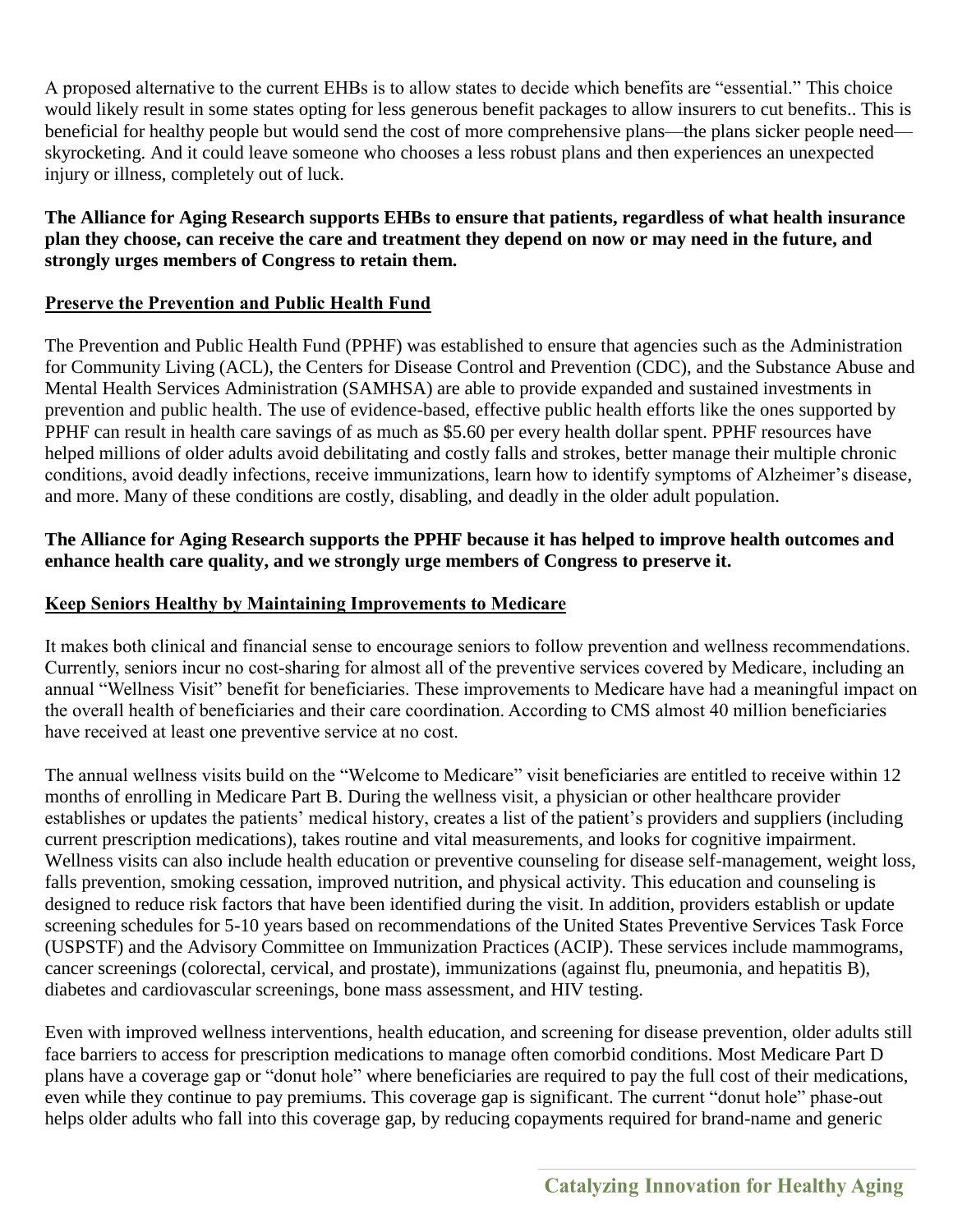drugs and increasing discounts from brand-name drug manufacturers. To date, this impactful program has saved Medicare beneficiaries as much as \$20 billion on prescription drugs.

### **The Alliance for Aging Research supports the current Medicare prevention and wellness benefits and costsaving phase-out of the Part D "donut hole" for beneficiaries, and we strongly urge members of Congress to keep these programs high on the agenda.**

# **PCORI and CMMI Improve Patient Care**

The Patient-Centered Outcomes Research Institute (PCORI) is a non-governmental organization created by Congress and charged with comparative clinical effectiveness research (CER), which is the direct comparison of multiple existing health care interventions to determine which treatment works best, for whom, and under what circumstances to help patients, family caregivers, clinicians, employers, insurers, policy makers and others make better-informed health and healthcare decisions. More than 570 PCORI-funded projects have taken place and focused on the needs of patients suffering from cancer, cardiovascular disease, neurological diseases, mental and behavioral health issues, and multiple chronic conditions. Additionally, PCORI is the only organization mandated by law to place a priority on studies aimed at the concerns of the elderly, who are high-utilizers of healthcare but often excluded from research.

PCORI receives resources from three funding streams: appropriations from the general fund of the Treasury, transfers from CMS trust funds, and a fee assessed on private insurance and self-insured health plans. Repeal and replacement efforts put PCORI funding at risk, which will ultimately compromise research on health outcomes.

Another initiative that seeks to improve patient care, the Center for Medicare & Medicaid Innovation (CMMI) was established to support the development and testing of innovative health care payment and delivery models. CMMI allows Medicare and Medicaid to test models that improve care, lower costs, and better align payment to support patient-centered practices. CMMI evaluates reform efforts widely used in the private sector, develops providerproposed approaches, and quickly adjusts models in response to feedback from healthcare providers and patients.

One CMMI demonstration project is currently testing a care model that uses home-based primary care teams designed to improve health outcomes and reduce expenditures for Medicare beneficiaries with two or more chronic conditions. Home-based primary care allows providers to spend more time with their patients, perform assessments in a patient's home, and assume greater accountability for all aspects of the patient's care. This Independence at Home Demonstration focuses on timely and appropriate services designed to improve overall quality of care and quality of life for patients, while lowering health care costs by delaying the need for institutional care. The Independence at Home Demonstration should be made permanent by CMS.

### **The Alliance for Aging Research supports PCORI and CMMI because they improve patient care, and we strongly urge members of Congress to continue them.**

# **Clinical Trial Coverage for Near-Seniors with Life-threatening Conditions**

As of January 2014, non-grandfathered health plans (i.e. those that were not in place before March 23, 2010) cannot deny a qualified individual, under age 65 and not covered by Medicare, participation in an approved clinical trial, or deny or limit the coverage of routine patient costs in connection with participation in the trial.

In essence, this provision expanded the scope of coverage for most existing health policies and prevented health plans and insurers from excluding clinical trial coverage under most circumstances. This is vital for people under the age of 65 who are not covered by Medicare and are diagnosed with cancer or another life-threatening illness. For example, many of the approximately 200,000 Americans with early onset Alzheimer's disease are in their 40s and 50s. They have families, careers or are even caregivers themselves when Alzheimer's disease strikes.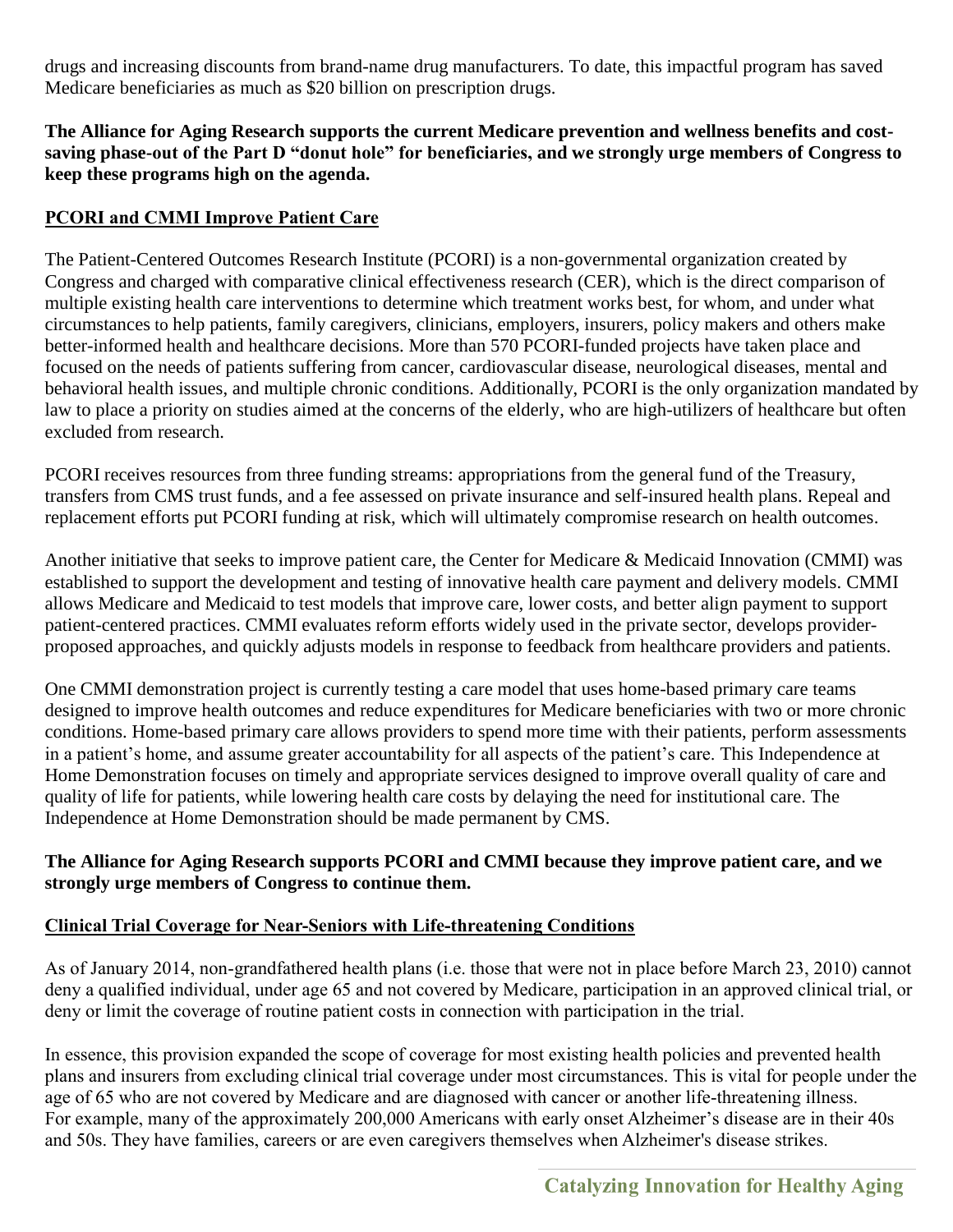The amendment contains only a few qualifications and clarifications:

- Qualified individuals are defined as those eligible to participate in an approved clinical trial protocol for treatment of cancer or another life-threatening disease or condition;
- Trials must be "approved" clinical trials;
- Coverage cannot be denied for the routine patient costs for items and services furnished in connection with the trial, but may be restricted to in network providers;
- State laws requiring clinical trials are not preempted.

### **The Alliance for Aging Research supports clinical trial coverage for those under 65 with cancer or another life-threatening illness, and we strongly urge members of Congress to maintain it.**

## **Repeal the Independent Payment Advisory Board and the Medical Device Excise Tax**

The Alliance for Aging Research continues to be concerned about the existence of the Independent Payment Advisory Board (IPAB). The IPAB can single out Medicare for indiscriminate cuts based on arbitrary spending targets that do not adequately take into account system-wide health costs, and has unchecked authority to make decisions about limiting services without public input or the opportunity for administrative or judicial review.

Additionally, the existing 2.3% excise tax on medical device manufactures is draining critical resources away from the development of new medical devices. Delays in new devices that could improve detection and treatment of agerelated diseases and conditions, in turn slows down quality of life gains for our aging population. The unmet health challenges older adults face are enormous financial and human burdens that demand increased investment in research and development. This excise tax has had a chilling effect on innovation and we believe that it should be fully repealed as part of the ACA replacement plan.

### **The Alliance for Aging Research opposes the IPAB and the medical device tax, and we strongly urge members of Congress to permanently repeal both provisions.**

# **Thank You**

Thank you for considering the current priorities that we believe have been central to improving the health of America's seniors and near-seniors, as well as the existing provisions that we believe should be permanently repealed. Many of the current coverage programs and structures have provided a degree of security and certainty for older Americans and Americans with serious illness that they now expect and deserve. We stand ready to work with you to develop policies that will ensure seniors and near-seniors have access to a robust health insurance market that provides affordable and comprehensive coverage options. Please do not hesitate to contact us directly: Sue Peschin at 202-688-1246 or [speschin@agingresearch.org;](mailto:speschin@agingresearch.org) or Cynthia Bens, at 202-688-1230 or [cbens@agingresearch.org.](mailto:cbens@agingresearch.org)

Sincerely,

Susan Peschin, MHS Cynthia Bens

Inthis Boy

President and CEO Vice President, Public Policy

CC: The Honorable Orrin Hatch, Chairman, Senate Committee on Finance The Honorable Ron Wyden, Ranking Member, Senate Committee on Finance The Honorable Lamar Alexander, Chairman, Senate Committee on Health, Education Labor & Pensions The Honorable Patty Murray, Ranking Member, Senate Committee on Health, Education, Labor & Pensions